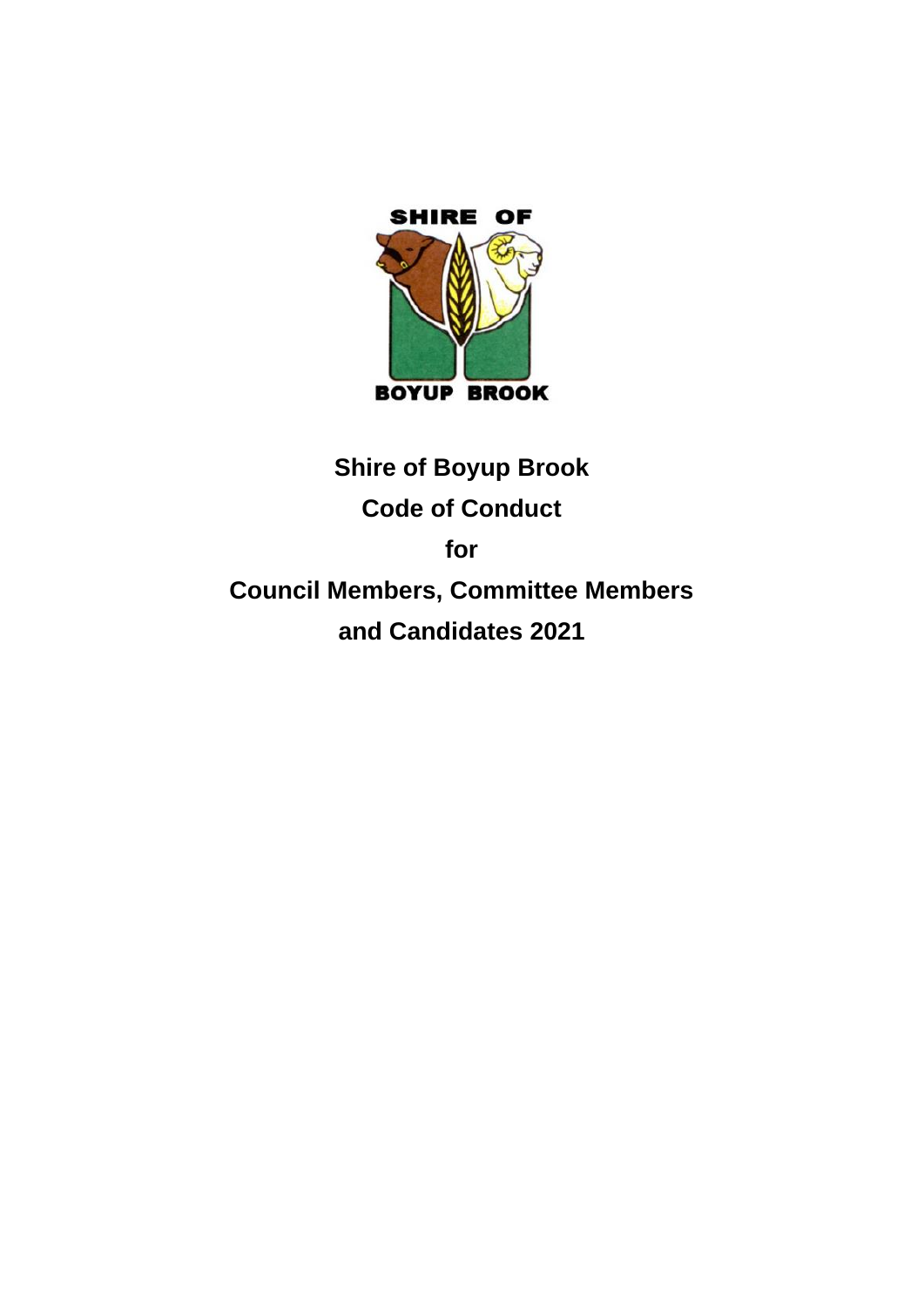## **Contents**

|     | Division 1 - Preliminary provisions               |                |
|-----|---------------------------------------------------|----------------|
| 1.  | Citation                                          | 1              |
| 2.  | Terms used                                        | 1              |
|     | Division 2 – General principles                   |                |
| 3.  | Overview of Division                              | 1              |
| 4.  | Personal integrity                                | $\mathbf{1}$   |
| 5.  | Relationship with others                          | $\overline{2}$ |
| 6.  | Accountability                                    | $\overline{2}$ |
|     | Division 3 - Behaviour                            |                |
| 7.  | Overview of Division                              | 3              |
| 8.  | Personal integrity                                | 3              |
| 9.  | Relationship with others                          | 3              |
| 10. | Council or committee meetings                     | 4              |
| 11. | Complaint about alleged breach                    | 4              |
| 12. | Dealing with complaint                            | 5              |
| 13. | Dismissal of complaint                            | 6              |
| 14. | Withdrawal of complaint                           | 6              |
| 15. | Other provisions about complaints                 | 6              |
|     | Division 4 – Rules of conduct                     |                |
| 16. | Overview of Division                              | 7              |
| 17. | Misuse of local government resources              | 7              |
| 18. | Securing personal advantage or disadvantaging     |                |
|     | others                                            | 7              |
| 19. | Prohibition against involvement in administration | 8              |
| 20. | Relationship with local government employees      | 8              |
| 21. | Disclosure of information                         | 9              |
| 22. | Disclosure of interests                           | 10             |
| 23. | Compliance with plan requirement                  | 11             |
|     | Compilation table                                 | 12             |
|     | <b>Defined Terms</b>                              | 13             |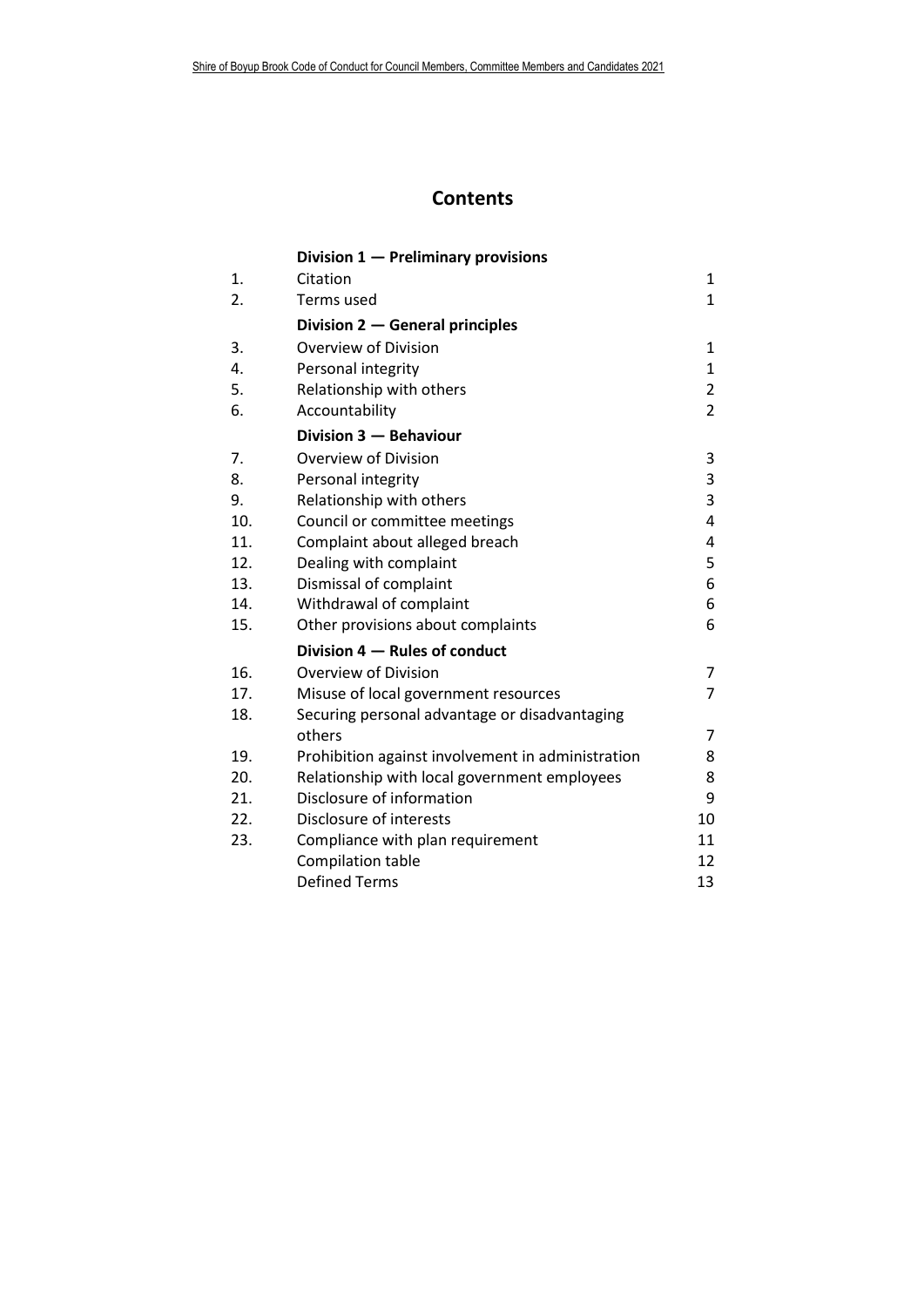## **Schedule 1 — Model code of conduct**

#### **Division 1 — Preliminary provisions**

#### **1. Citation**

This is the *Shire of Boyup Brook Code of Conduct for Council Members, Committee Members and Candidates*.

#### **2. Terms used**

 $(1)$  In this code -

*Act* means the *Local Government Act 1995*; *candidate* means a candidate for election as a council member; *complaint* means a complaint made under clause 11(1); *publish* includes to publish on a social media platform.

(2) Other terms used in this code that are also used in the Act have the same meaning as they have in the Act, unless the contrary intention appears.

#### **Division 2 — General principles**

#### **3. Overview of Division**

This Division sets out general principles to guide the behaviour of council members, committee members and candidates.

#### **4. Personal integrity**

- (1) A council member, committee member or candidate should
	- (a) act with reasonable care and diligence; and
	- (b) act with honesty and integrity; and
	- (c) act lawfully; and
	- (d) identify and appropriately manage any conflict of interest; and
	- (e) avoid damage to the reputation of the local government.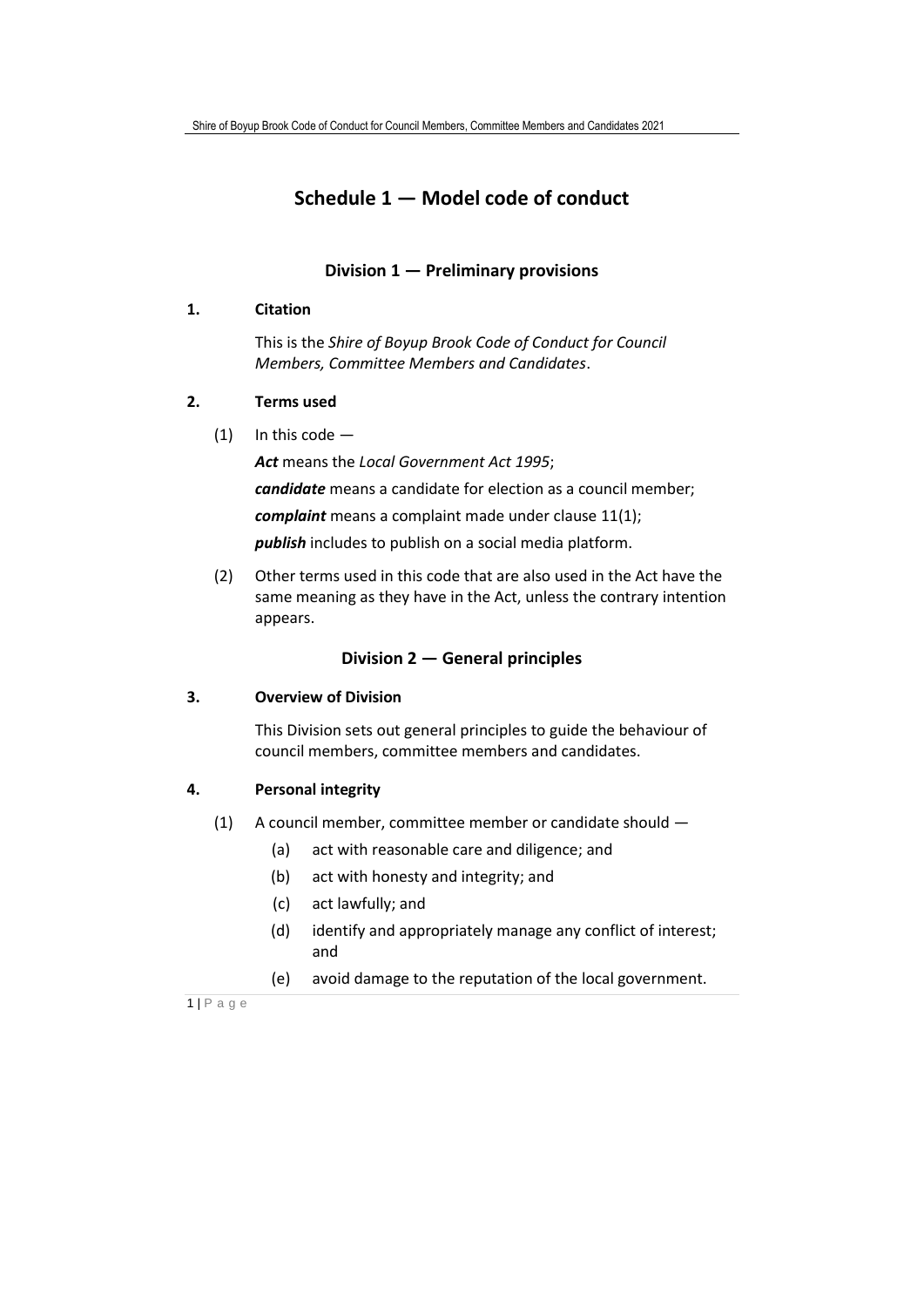- (2) A council member or committee member should
	- (a) act in accordance with the trust placed in council members and committee members; and
	- (b) participate in decision-making in an honest, fair, impartial and timely manner; and
	- (c) actively seek out and engage in training and development opportunities to improve the performance of their role; and
	- (d) attend and participate in briefings, workshops and training sessions provided or arranged by the local government in relation to the performance of their role.

#### **5. Relationship with others**

- (1) A council member, committee member or candidate should
	- (a) treat others with respect, courtesy and fairness; and
	- (b) respect and value diversity in the community.
- (2) A council member or committee member should maintain and contribute to a harmonious, safe and productive work environment.

#### **6. Accountability**

A council member or committee member should —

- (a) base decisions on relevant and factually correct information; and
- (b) make decisions on merit, in the public interest and in accordance with statutory obligations and principles of good governance and procedural fairness; and
- (c) read all agenda papers given to them in relation to council or committee meetings; and
- (d) be open and accountable to, and represent, the community in the district.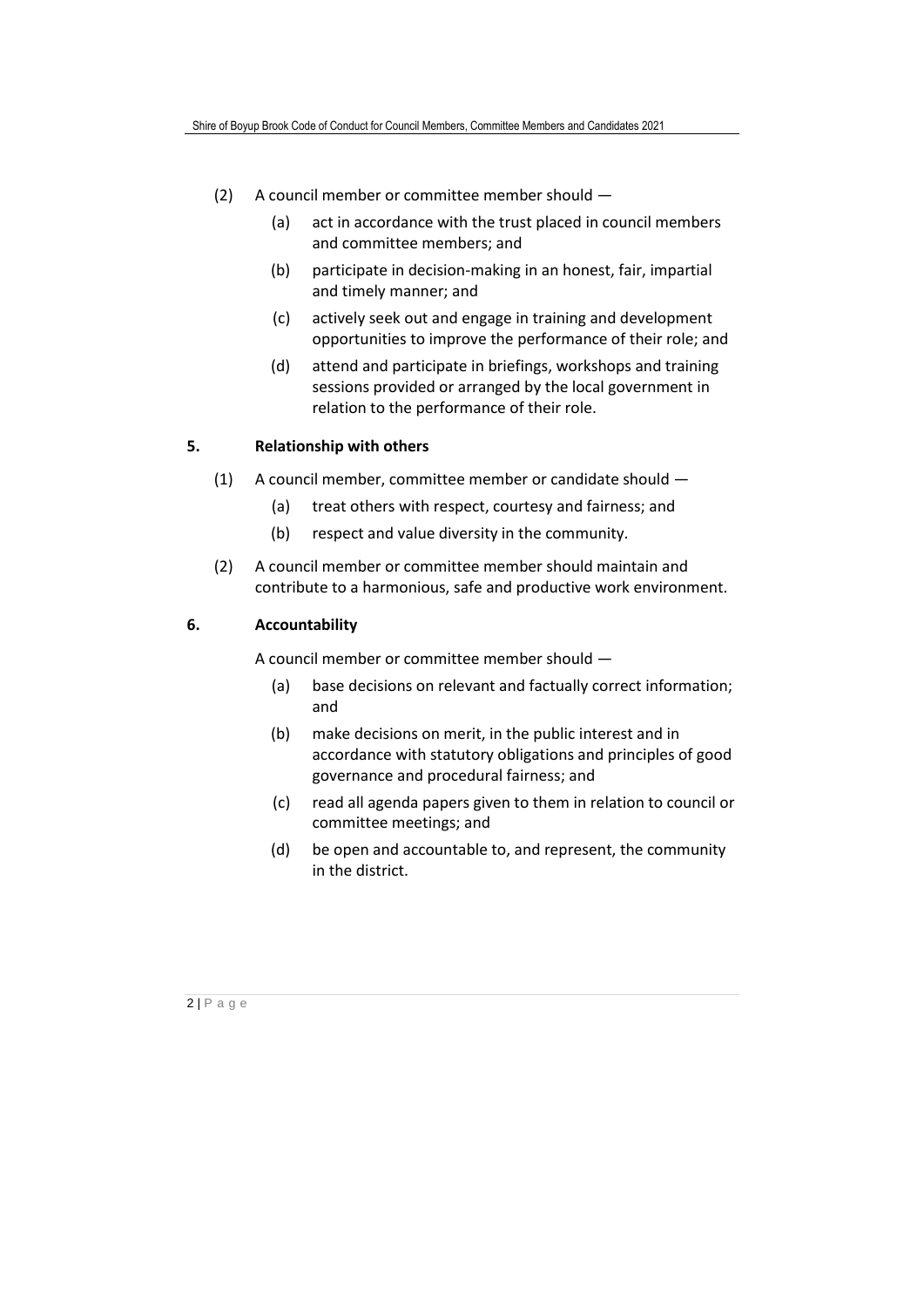#### **Division 3 — Behaviour**

#### **7. Overview of Division**

This Division sets out —

- (a) requirements relating to the behaviour of council members, committee members and candidates; and
- (b) the mechanism for dealing with alleged breaches of those requirements.

#### **8. Personal integrity**

- (1) A council member, committee member or candidate
	- (a) must ensure that their use of social media and other forms of communication complies with this code; and
	- (b) must only publish material that is factually correct.
- (2) A council member or committee member
	- (a) must not be impaired by alcohol or drugs in the performance of their official duties; and
	- (b) must comply with all policies, procedures and resolutions of the local government.

#### **9. Relationship with others**

A council member, committee member or candidate —

- (a) must not bully or harass another person in any way; and
- (b) must deal with the media in a positive and appropriate manner and in accordance with any relevant policy of the local government; and
- (c) must not use offensive or derogatory language when referring to another person; and
- (d) must not disparage the character of another council member, committee member or candidate or a local government employee in connection with the performance of their official duties; and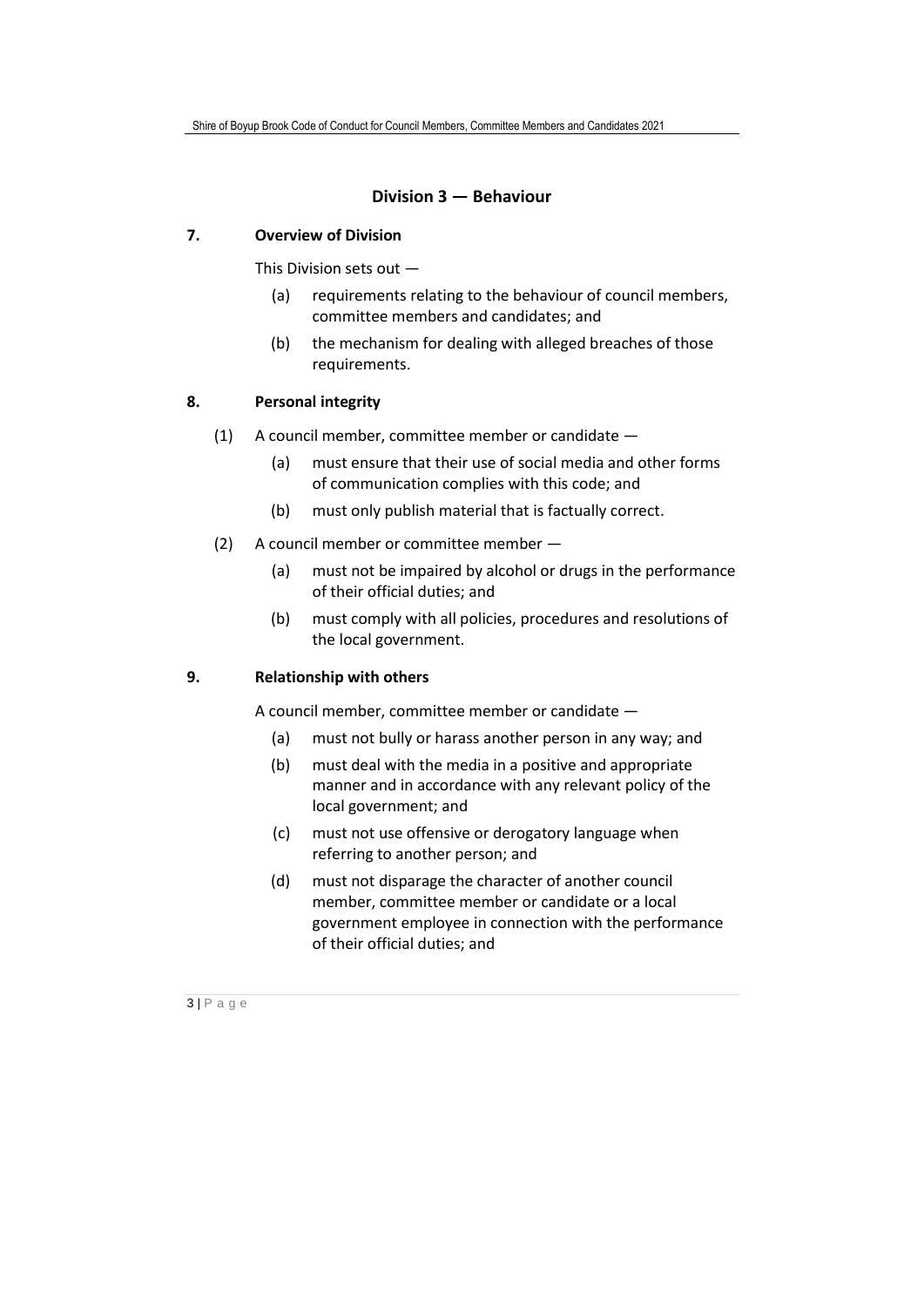(e) must not impute dishonest or unethical motives to another council member, committee member or candidate or a local government employee in connection with the performance of their official duties.

#### **10. Council or committee meetings**

When attending a council or committee meeting, a council member, committee member or candidate —

- (a) must not act in an abusive or threatening manner towards another person; and
- (b) must not make a statement that the member or candidate knows, or could reasonably be expected to know, is false or misleading; and
- (c) must not repeatedly disrupt the meeting; and
- (d) must comply with any requirements of a local law of the local government relating to the procedures and conduct of council or committee meetings; and
- (e) must comply with any direction given by the person presiding at the meeting; and
- (f) must immediately cease to engage in any conduct that has been ruled out of order by the person presiding at the meeting.

#### **11. Complaint about alleged breach**

- (1) A person may make a complaint, in accordance with subclause (2), alleging a breach of a requirement set out in this Division.
- (2) A complaint must be made
	- (a) in writing in the form approved by the local government; and
	- (b) to a person authorised under subclause (3); and
	- (c) within 1 month after the occurrence of the alleged breach.
- (3) The local government must, in writing, authorise 1 or more persons to receive complaints and withdrawals of complaints.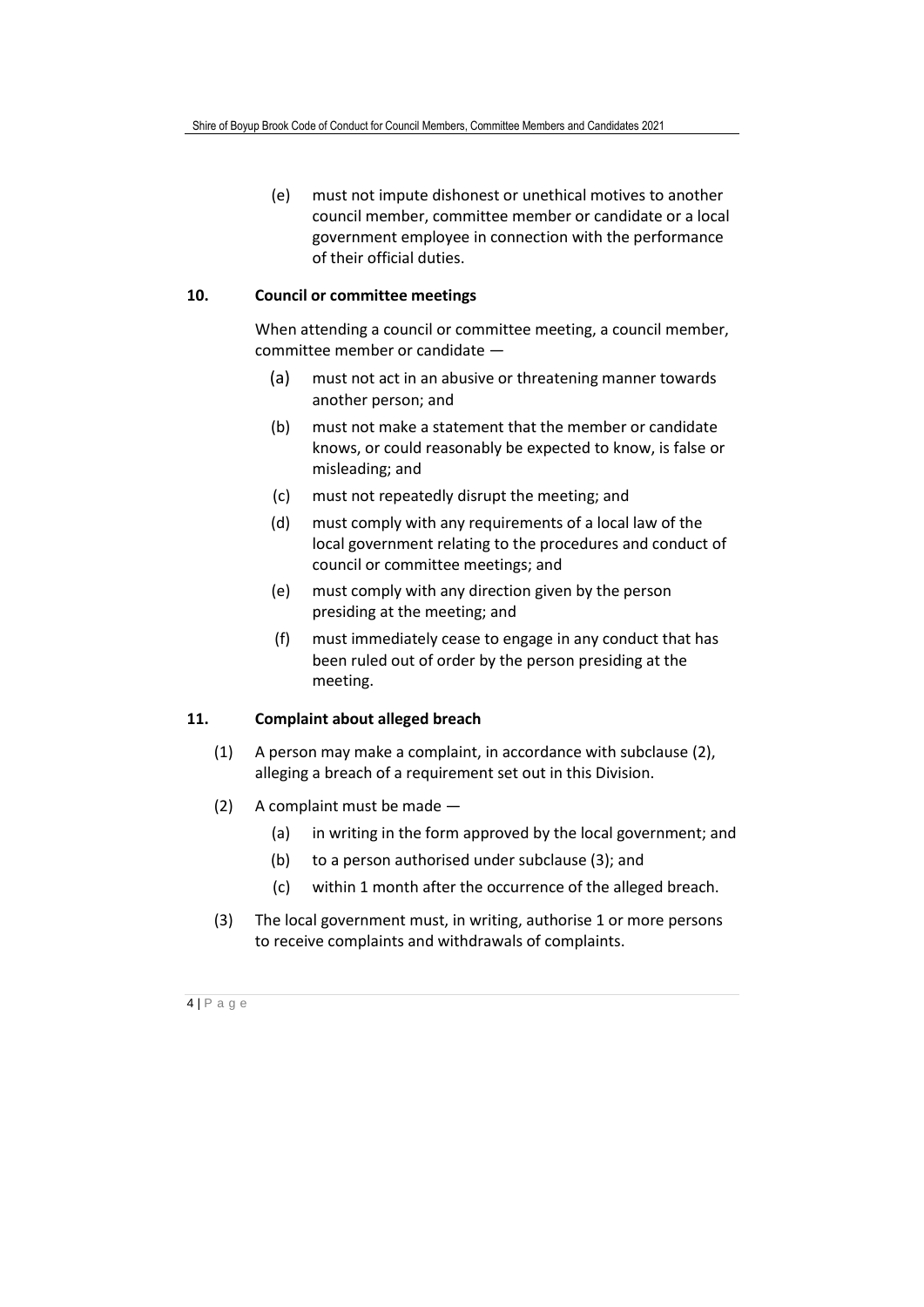#### **12. Dealing with complaint**

- (1) After considering a complaint, the local government must, unless it dismisses the complaint under clause 13 or the complaint is withdrawn under clause 14(1), make a finding as to whether the alleged breach the subject of the complaint has occurred.
- (2) Before making a finding in relation to the complaint, the local government must give the person to whom the complaint relates a reasonable opportunity to be heard.
- (3) A finding that the alleged breach has occurred must be based on evidence from which it may be concluded that it is more likely that the breach occurred than that it did not occur.
- (4) If the local government makes a finding that the alleged breach has occurred, the local government may —
	- (a) take no further action; or
	- (b) prepare and implement a plan to address the behaviour of the person to whom the complaint relates.
- (5) When preparing a plan under subclause (4)(b), the local government must consult with the person to whom the complaint relates.
- (6) A plan under subclause (4)(b) may include a requirement for the person to whom the complaint relates to do 1 or more of the following —
	- (a) engage in mediation;
	- (b) undertake counselling;
	- (c) undertake training;
	- (d) take other action the local government considers appropriate.
- (7) If the local government makes a finding in relation to the complaint, the local government must give the complainant, and the person to whom the complaint relates, written notice of —
	- (a) its finding and the reasons for its finding; and
	- (b) if its finding is that the alleged breach has occurred  $-$  its decision under subclause (4).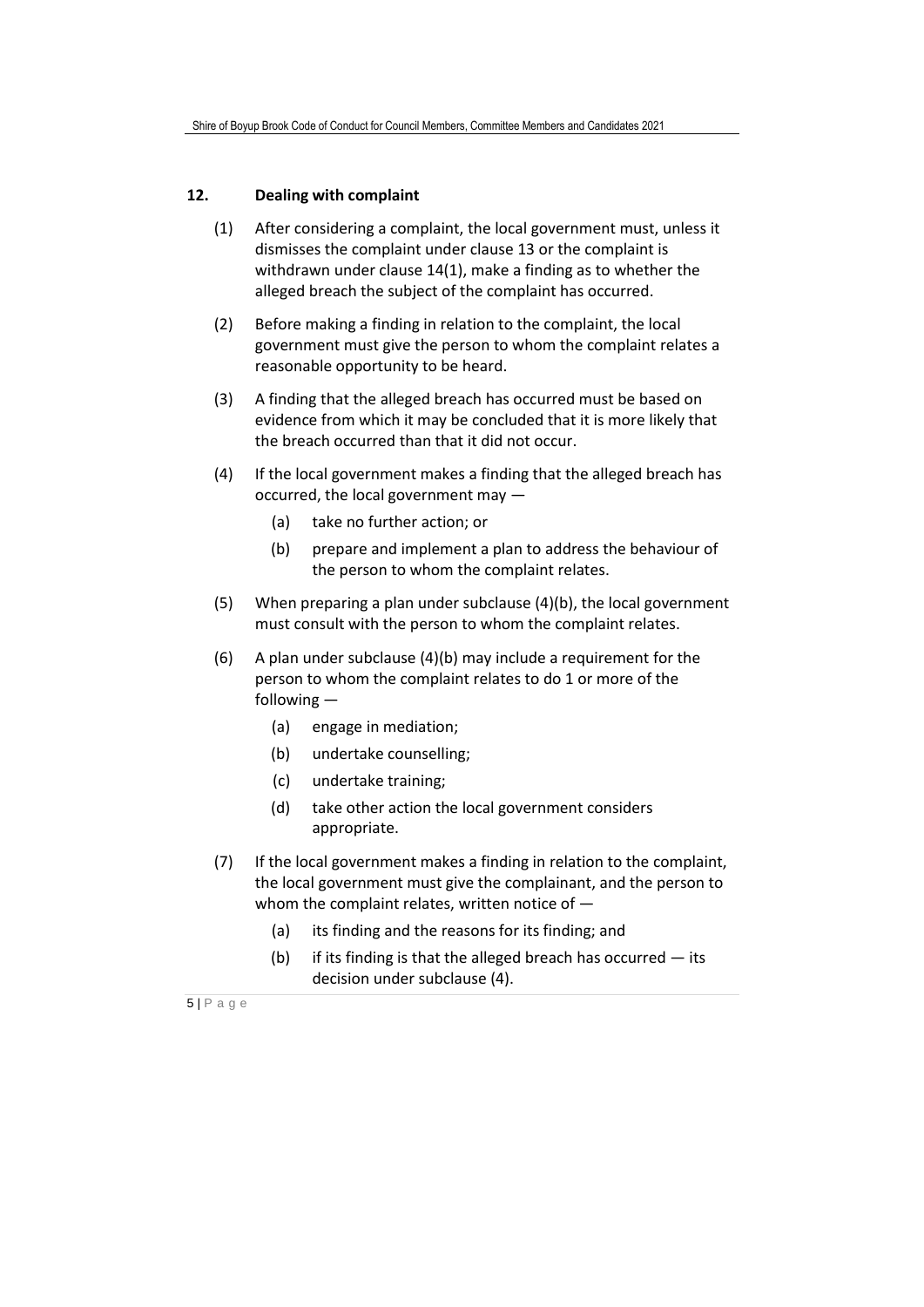#### **13. Dismissal of complaint**

- (1) The local government must dismiss a complaint if it is satisfied that —
	- (a) the behaviour to which the complaint relates occurred at a council or committee meeting; and
	- (b) either
		- (i) the behaviour was dealt with by the person presiding at the meeting; or
		- (ii) the person responsible for the behaviour has taken remedial action in accordance with a local law of the local government that deals with meeting procedures.
- (2) If the local government dismisses a complaint, the local government must give the complainant, and the person to whom the complaint relates, written notice of its decision and the reasons for its decision.

#### **14. Withdrawal of complaint**

- (1) A complainant may withdraw their complaint at any time before the local government makes a finding in relation to the complaint.
- (2) The withdrawal of a complaint must be  $-$ 
	- (a) in writing; and
	- (b) given to a person authorised under clause 11(3).

#### **15. Other provisions about complaints**

- (1) A complaint about an alleged breach by a candidate cannot be dealt with by the local government unless the candidate has been elected as a council member.
- (2) The procedure for dealing with complaints may be determined by the local government to the extent that it is not provided for in this Division.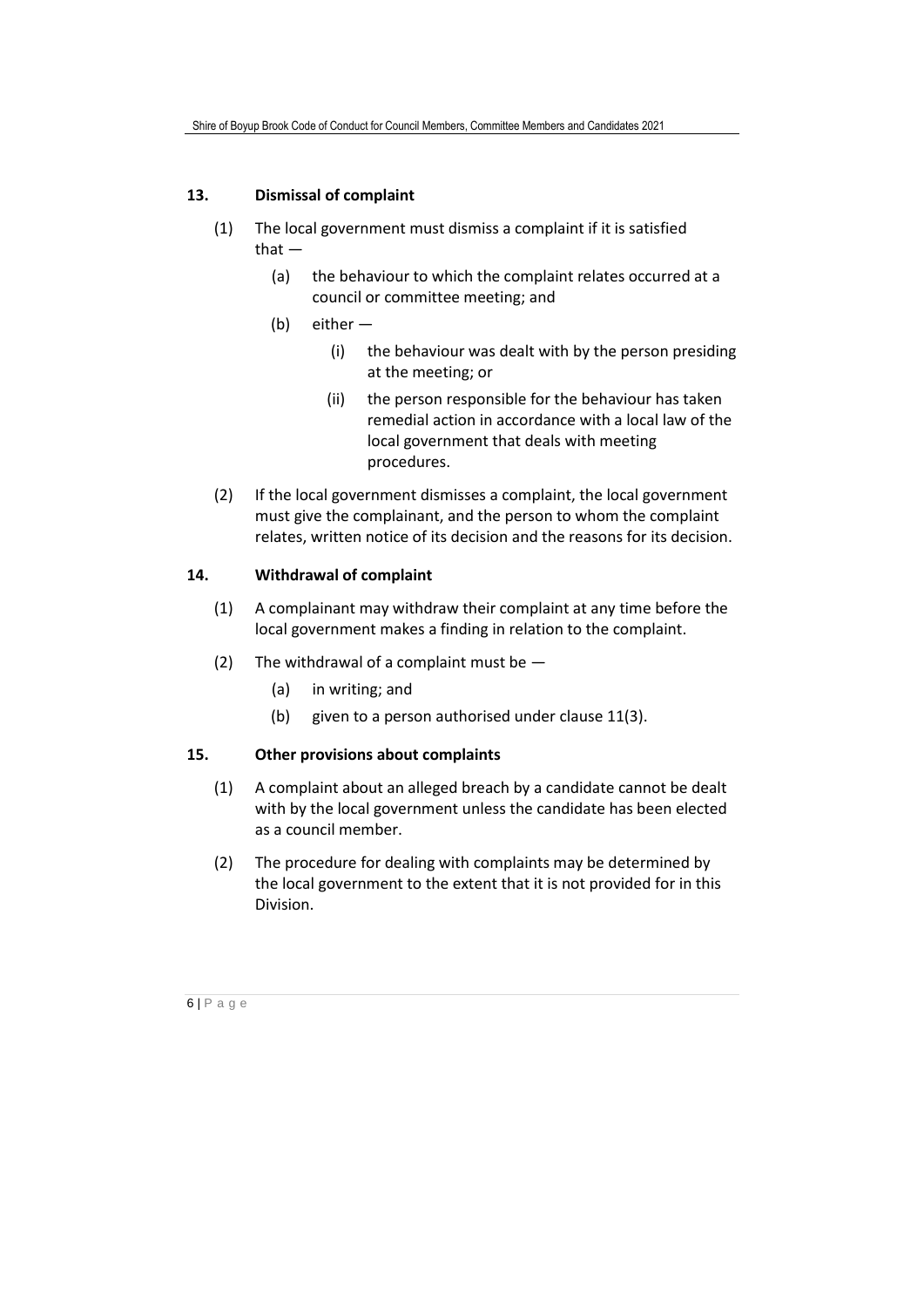#### **Division 4 — Rules of conduct**

Notes for this Division:

- 1. Under section 5.105(1) of the Act a council member commits a minor breach if the council member contravenes a rule of conduct. This extends to the contravention of a rule of conduct that occurred when the council member was a candidate.
- 2. A minor breach is dealt with by a standards panel under section 5.110 of the Act.

#### **16. Overview of Division**

- (1) This Division sets out rules of conduct for council members and candidates.
- (2) A reference in this Division to a council member includes a council member when acting as a committee member.

#### **17. Misuse of local government resources**

(1) In this clause —

*electoral purpose* means the purpose of persuading electors to vote in a particular way at an election, referendum or other poll held under the Act, the *Electoral Act 1907* or the *Commonwealth Electoral Act 1918*;

#### *resources of a local government* includes —

- (a) local government property; and
- (b) services provided, or paid for, by a local government.
- (2) A council member must not, directly or indirectly, use the resources of a local government for an electoral purpose or other purpose unless authorised under the Act, or by the local government or the CEO, to use the resources for that purpose.

#### **18. Securing personal advantage or disadvantaging others**

- (1) A council member must not make improper use of their office
	- (a) to gain, directly or indirectly, an advantage for the council member or any other person; or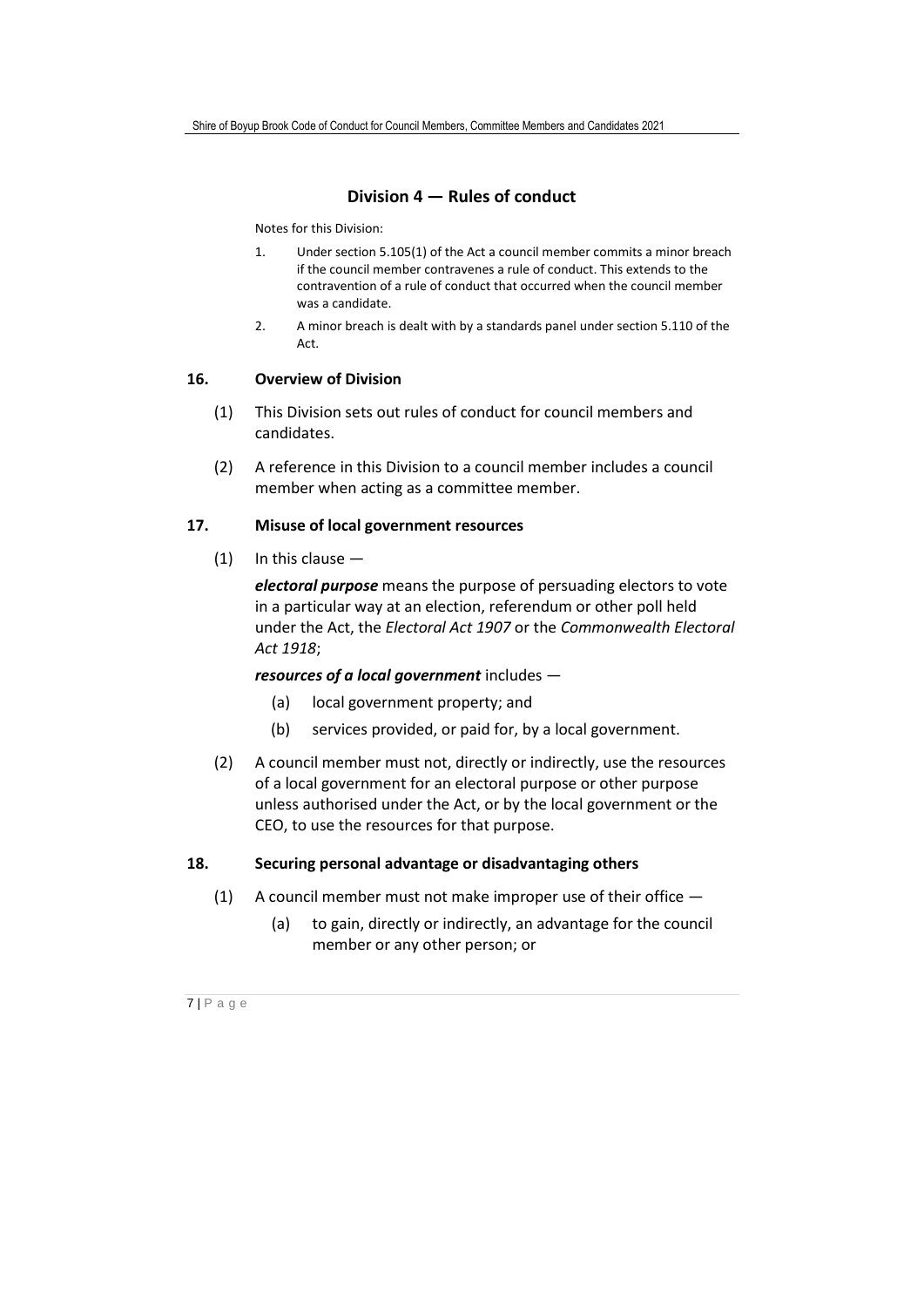- (b) to cause detriment to the local government or any other person.
- (2) Subclause (1) does not apply to conduct that contravenes section 5.93 of the Act or *The Criminal Code* section 83.

#### **19. Prohibition against involvement in administration**

- (1) A council member must not undertake a task that contributes to the administration of the local government unless authorised by the local government or the CEO to undertake that task.
- (2) Subclause (1) does not apply to anything that a council member does as part of the deliberations at a council or committee meeting.

#### **20. Relationship with local government employees**

 $(1)$  In this clause  $-$ 

*local government employee* means a person —

- (a) employed by a local government under section 5.36(1) of the Act; or
- (b) engaged by a local government under a contract for services.
- (2) A council member or candidate must not
	- (a) direct or attempt to direct a local government employee to do or not to do anything in their capacity as a local government employee; or
	- (b) attempt to influence, by means of a threat or the promise of a reward, the conduct of a local government employee in their capacity as a local government employee; or
	- (c) act in an abusive or threatening manner towards a local government employee.
- (3) Subclause (2)(a) does not apply to anything that a council member does as part of the deliberations at a council or committee meeting.
- (4) If a council member or candidate, in their capacity as a council member or candidate, is attending a council or committee meeting or other organised event (for example, a briefing or workshop), the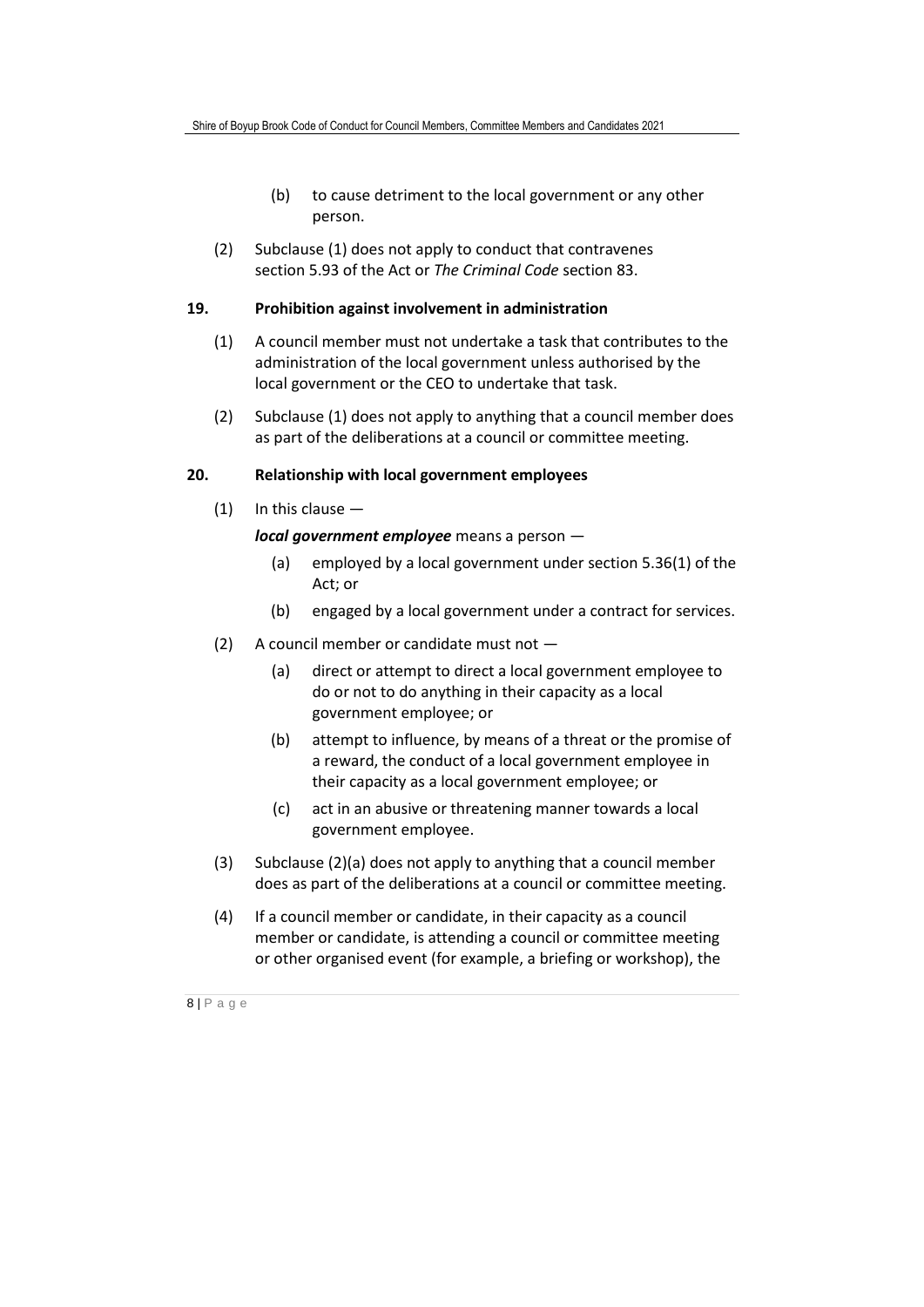council member or candidate must not orally, in writing or by any other means —

- (a) make a statement that a local government employee is incompetent or dishonest; or
- (b) use an offensive or objectionable expression when referring to a local government employee.
- (5) Subclause (4)(a) does not apply to conduct that is unlawful under *The Criminal Code* Chapter XXXV.

#### **21. Disclosure of information**

(1) In this clause —

*closed meeting* means a council or committee meeting, or a part of a council or committee meeting, that is closed to members of the public under section 5.23(2) of the Act;

*confidential document* means a document marked by the CEO, or by a person authorised by the CEO, to clearly show that the information in the document is not to be disclosed;

*document* includes a part of a document;

*non-confidential document* means a document that is not a confidential document.

- (2) A council member must not disclose information that the council member —
	- (a) derived from a confidential document; or
	- (b) acquired at a closed meeting other than information derived from a non-confidential document.
- (3) Subclause (2) does not prevent a council member from disclosing information —
	- (a) at a closed meeting; or
	- (b) to the extent specified by the council and subject to such other conditions as the council determines; or
	- (c) that is already in the public domain; or
	- (d) to an officer of the Department; or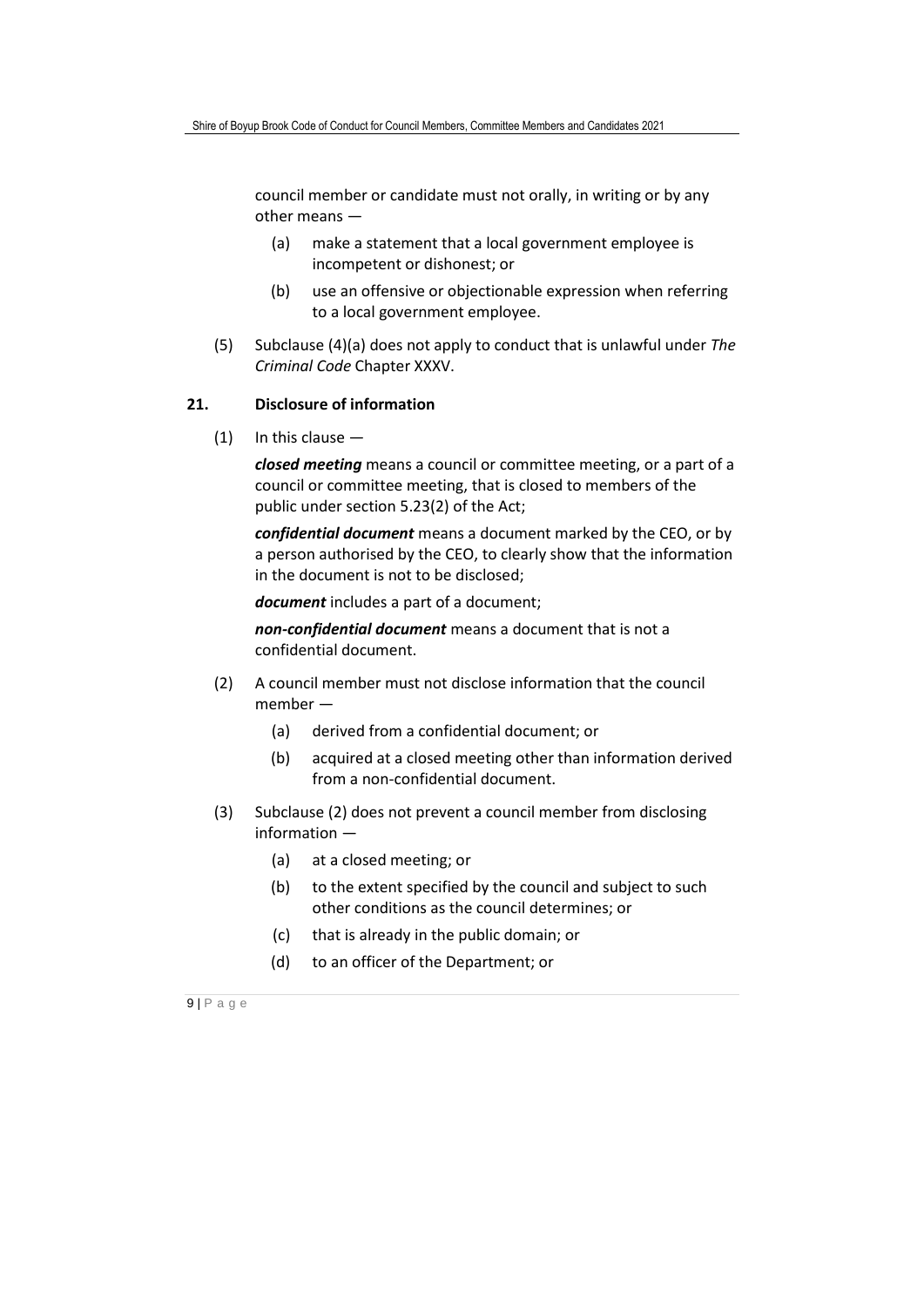- (e) to the Minister; or
- (f) to a legal practitioner for the purpose of obtaining legal advice; or
- (g) if the disclosure is required or permitted by law.

#### **22. Disclosure of interests**

(1) In this clause —

#### *interest* —

- (a) means an interest that could, or could reasonably be perceived to, adversely affect the impartiality of the person having the interest; and
- (b) includes an interest arising from kinship, friendship or membership of an association.
- (2) A council member who has an interest in any matter to be discussed at a council or committee meeting attended by the council member must disclose the nature of the interest —
	- (a) in a written notice given to the CEO before the meeting; or
	- (b) at the meeting immediately before the matter is discussed.
- (3) Subclause (2) does not apply to an interest referred to in section 5.60 of the Act.
- (4) Subclause (2) does not apply if a council member fails to disclose an interest because the council member did not know —
	- (a) that they had an interest in the matter; or
	- (b) that the matter in which they had an interest would be discussed at the meeting and the council member disclosed the interest as soon as possible after the discussion began.
- (5) If, under subclause (2)(a), a council member discloses an interest in a written notice given to the CEO before a meeting, then —
	- (a) before the meeting the CEO must cause the notice to be given to the person who is to preside at the meeting; and
	- (b) at the meeting the person presiding must bring the notice and its contents to the attention of the persons present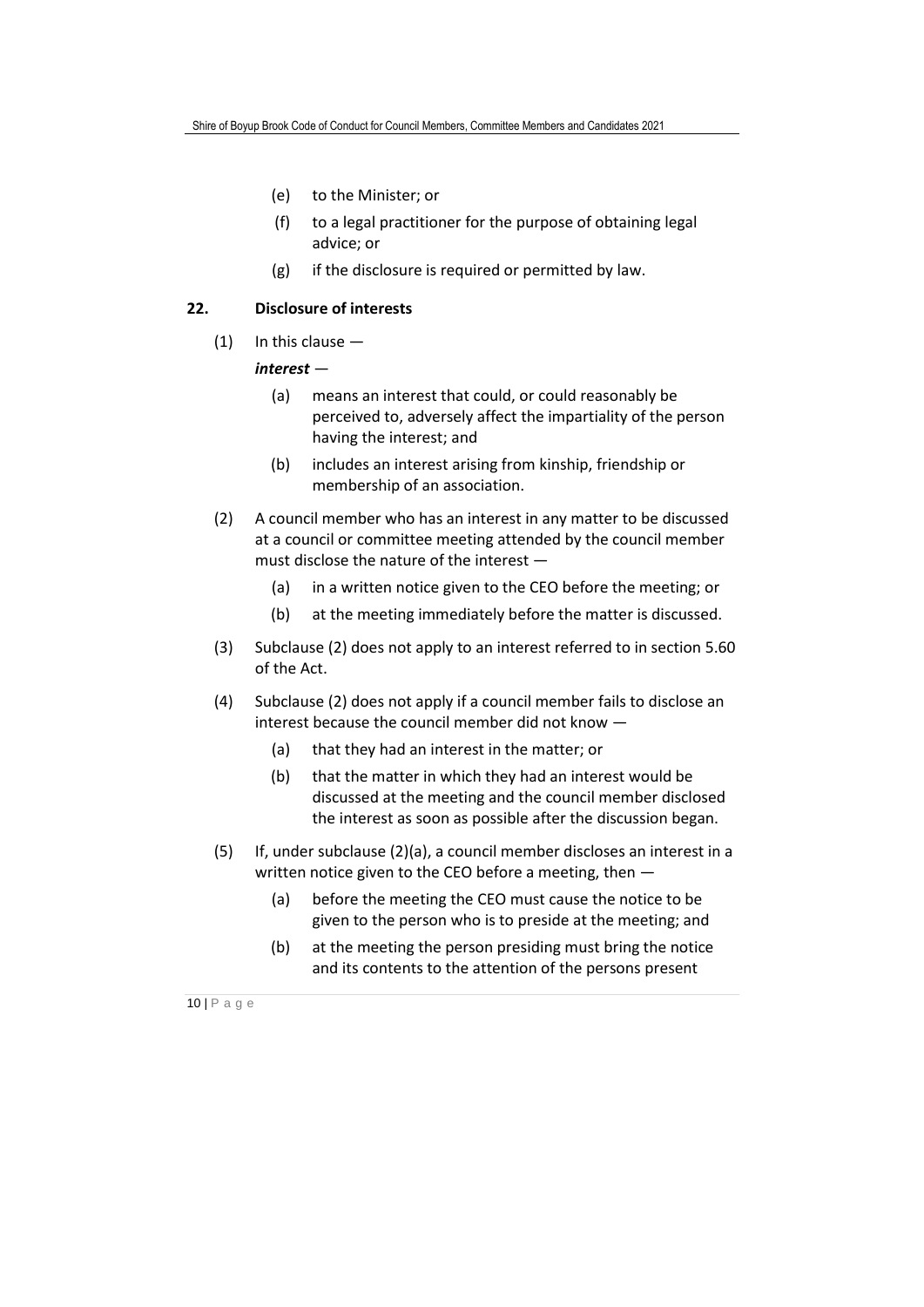immediately before any matter to which the disclosure relates is discussed.

- (6) Subclause (7) applies in relation to an interest if  $-$ 
	- (a) under subclause  $(2)(b)$  or  $(4)(b)$  the interest is disclosed at a meeting; or
	- (b) under subclause (5)(b) notice of the interest is brought to the attention of the persons present at a meeting.
- (7) The nature of the interest must be recorded in the minutes of the meeting.

#### **23. Compliance with plan requirement**

If a plan under clause 12(4)(b) in relation to a council member includes a requirement referred to in clause 12(6), the council member must comply with the requirement.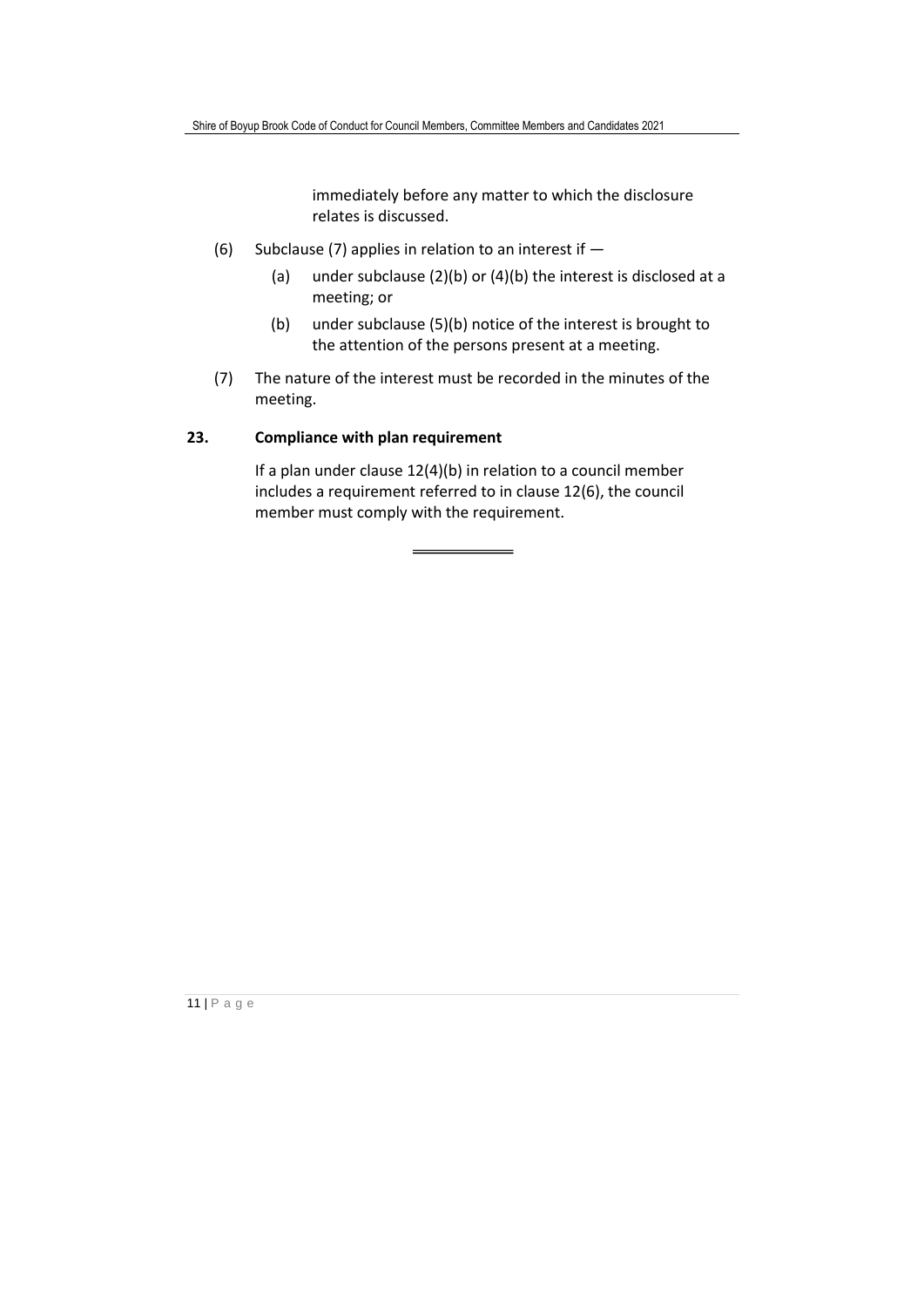# **Notes**

This is a compilation of the *Local Government (Model Code of Conduct) Regulations 2021*. For provisions that have come into operation see the compilation table.

## **Compilation table**

| <b>Citation</b>                                              | Published                | Commencement                                                                                                          |
|--------------------------------------------------------------|--------------------------|-----------------------------------------------------------------------------------------------------------------------|
| Local Government (Model Code of<br>Conduct) Regulations 2021 | SL 2021/15<br>2 Feb 2021 | Pt. 1: 2 Feb 2021 (see r. 2(a));<br>Regulations other than Pt. 1:<br>3 Feb 2021 (see r. 2(b) and<br>SL 2021/13 cl. 2) |